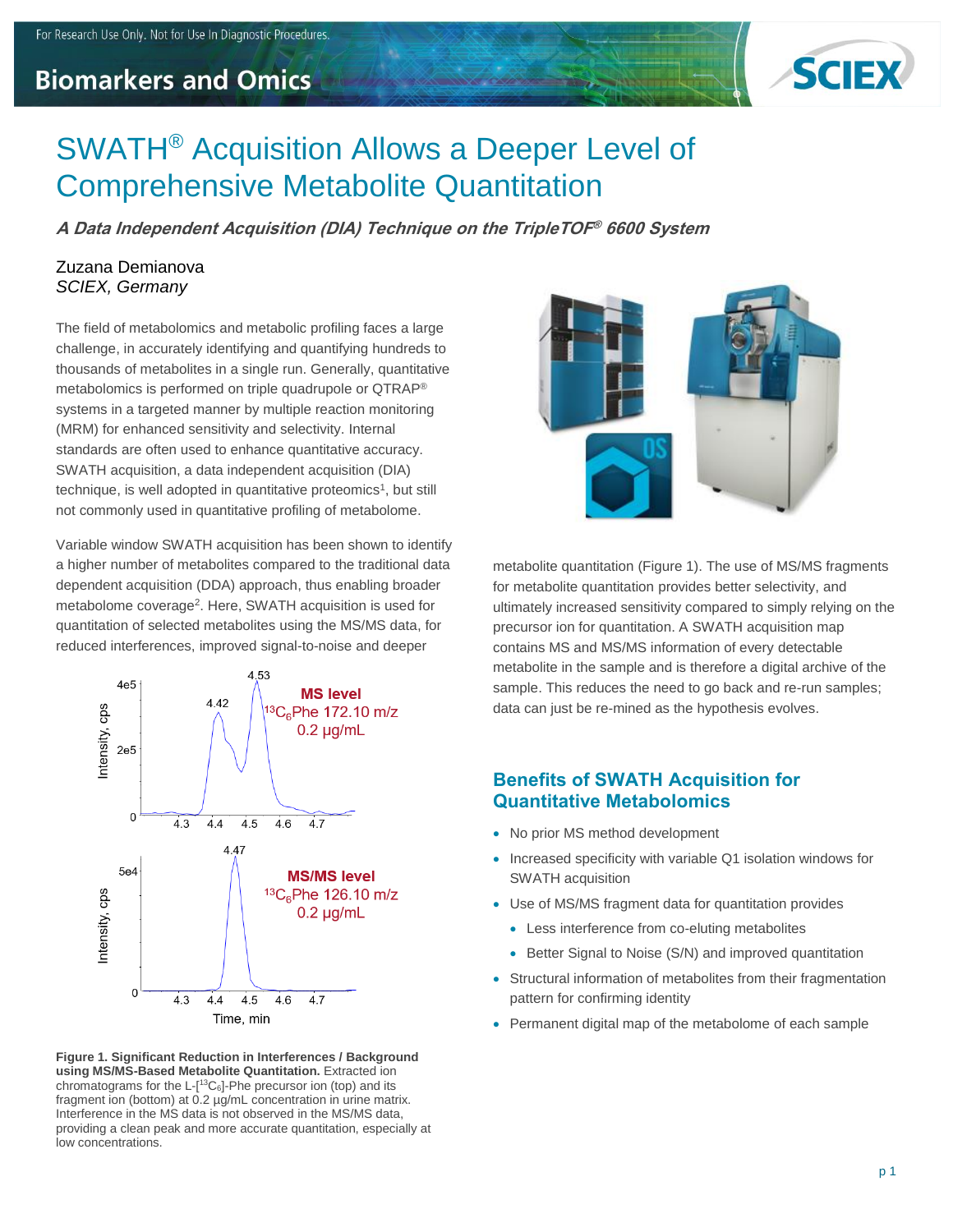

### **Methods**

*Sample Preparation:* Human urine was processed according to standard extraction protocols<sup>3</sup>. Urine was diluted with water at a ratio of 1:4 (v/v) and centrifuged for prior analysis. For accurate quantitation of amino acids in urine sample, the Metabolomics QC kit with mixture of a stable isotope-labeled standard metabolites (Cambridge Isotope Laboratories Inc., USA) were spiked into the matrix. To create the calibration curve, 50 µL of urine matrix was spiked with various concentrations of [ <sup>13</sup>C] metabolites; their concentrations are listed Table 1.

**Table 1. Various Concertation Levels [<sup>13</sup>C]-Metabolites Were Spiked into the Urine Matrix.** Metabolite QC kit was spiked at four different concentration levels into 50 µL of urine and diluted 1:4 with water.

| <b>Amino Acid</b>                            | <b>Concentration (µg/mL)</b> |     |     |    |    |
|----------------------------------------------|------------------------------|-----|-----|----|----|
|                                              | <b>Blank</b>                 | 1   | 2   | з  | 4  |
| $L$ -[ <sup>13</sup> C <sub>6</sub> ]-Leu    | Ω                            | 0.2 | 0.4 | 2  |    |
| $L$ - $I$ <sup>13</sup> C <sub>6</sub> ]-Phe | Ω                            | 0.2 | 0.4 | 2  | 4  |
| $L$ - $I$ <sup>13</sup> C <sub>6</sub> ]-Tyr | Ω                            | 0.2 | 0.4 | 2  | 4  |
| $L$ - $I^{13}C_{11}$ )-Trp*                  | n                            |     | 4   | 20 | 40 |

*\*Note the standard mixture was premixed with 10x higher [Tryptophan], resulting in some signal saturation.*



**Figure 3: Calibration Curves of [<sup>13</sup>C]-Metabolites Spiked into Urine Matrix for Accurate Quantitation of Metabolites.** Orange curve: L-  $[^{13}C_6]$ -tyrosine, blue curve: L- $[^{13}C_6]$ -leucine and pink curve: L- $[^{13}C_6]$ phenylalanine. All [<sup>13</sup>C]-metabolite calibration curves were measured with correlation coefficients of >0.98 (at the MS level) and >0.99 (at the MS/MS level).

*Chromatography:* Separation was performed on an ExionLC™ AD system using an Acquity UPLC BEH C18 column (100mm x 2.1 mm ID, 1.7 µm - Waters, USA) using a flow rate 200 µL/min. A gradient was employed from 1-10 minutes from 2-98% of 0.1% formic acid in acetonitrile, total length of LC separation was 14 minutes and column oven was set to 40°C. Injection volume was 5 µL, measurements were run in triplicates.



**Figure 2: Interferences from Metabolites of the Same Feature can Compromise Accurate Quantitation.** From the top panel is clearly visible that urine sample has a contaminant in the blank (left) that interferes with the same features as L-[<sup>13</sup>C<sub>6</sub>]-phenylalanine ([MH+] 172.10 m/z). Increasing the amount of the analyte results in peaks merging (top right). Interfering masses do not have the same fragmentation masses and therefore the L-[<sup>13</sup>C<sub>6</sub>]phenylalanine fragment (MS/MS fragment 126.10 m/z) is a good candidate to quantify endogenous phenylalanine in the complex urine matrix with no interferences.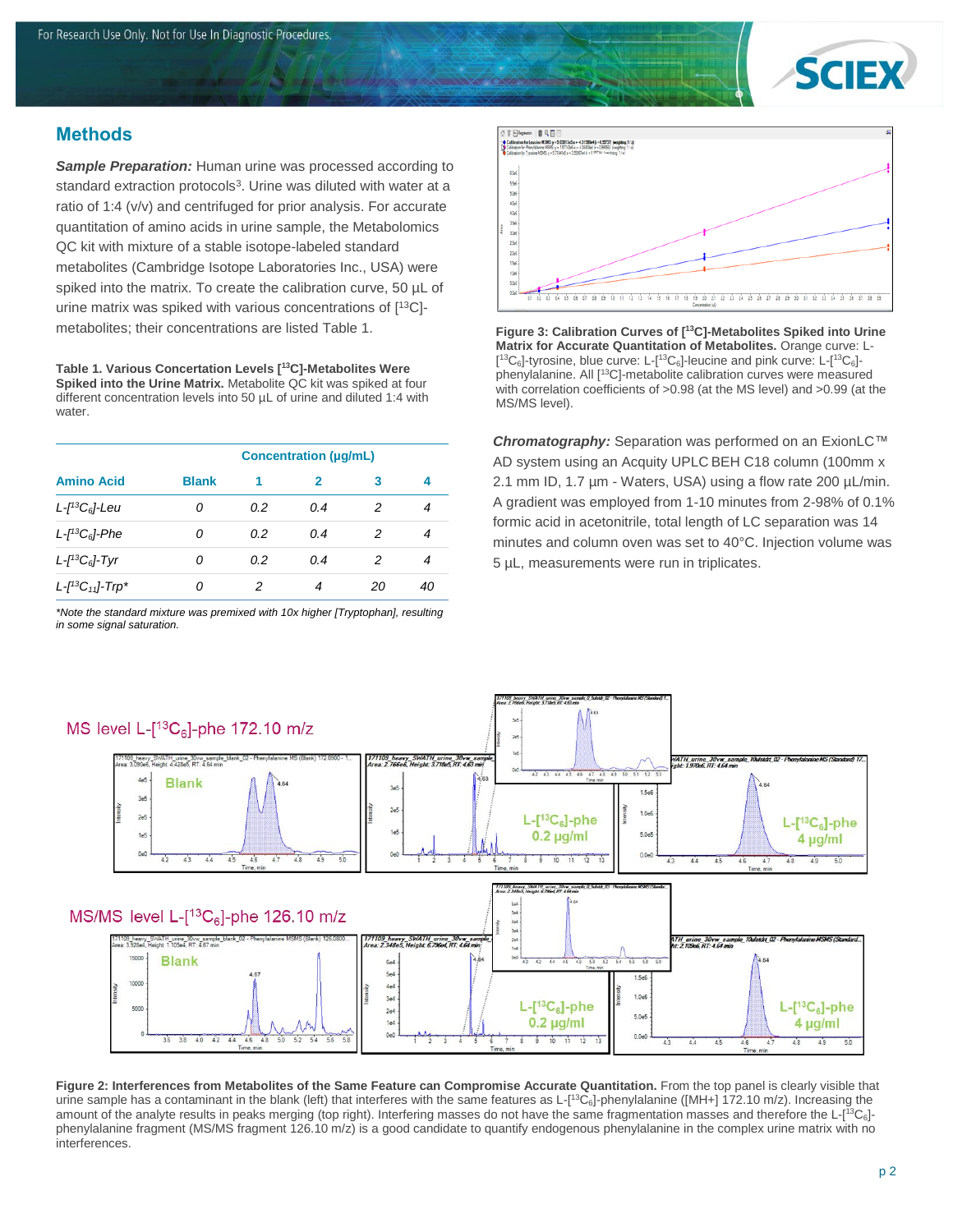

*Mass Spectrometry:* Data was collected using a TripleTOF® 6600 system using the follow source conditions: Curtain Gas 35, GS1 40, GS2 40, ISVF 5500 V, Source temp. 600°C, Declustering Potential 80 V. SWATH acquisition method has 30 variable windows<sup>5</sup> and windows sizes were calculated from the MS information from urine sample using SWATH Acquisition Variable Window Calculator<sup>4</sup>. The data was collected in positive mode in MS range 70-500 *m/z* and in MS/MS 50-500 *m/z* with accumulation time of 50 msec and 18 msec in MS/MS for a cycle time of 0.64 sec. High sensitivity MS/MS mode was used with a collision energy for 30 V with 15 V spread.

*Data Processing:* Data were processed using SCIEX OS Software 1.4. with the following settings: MQ4 with 0.5 point as smooth width, minimum peak width 30 msec and minimum heights 100 cps; integration parameters: noise percentage 95%; baseline subtraction of 0.5 min and peak splitting with 2 points. Linear regression with 1/x weighting was used to create external calibration based on areas of heavy-labelled amino acids. This calibration was used to obtain concentration of selected amino acids in the urine matrix.

#### **Results**

First, the quantitation quality obtained from SWATH acquisition using the 30-variable windows approach was assessed in the urine matrix, using both the precursor masses of the spiked L- [<sup>13</sup>C]-metabolites as well as the fragments for accurate metabolite quantitation. Figure 2 shows the extracted ion chromatograms for the stable isotope-labeled phenylalanine. The top panel shows an XIC of  $L$ - $[$ <sup>13</sup> $C<sub>6</sub>$ ]-phenylalanine precursor at the MS level, the panels show that the urine matrix contains an interference at the same mass that make peak assignment

difficult. These interfering peaks were merging with the desired peak at every concentration of  $L-[13C_6]$ - phenylalanine standard, which resulted an incorrect quantification of amino acid in the urine matrix. To correctly assign a peak to the metabolite of interest, the MS/MS fragment of L-[ <sup>13</sup>C6]-phenylalanine precursor was used for an accurate quantitation of metabolite. Identification and quantification of metabolites on the MS/MS level significantly improves the signal to noise ratio and limits the interferences from other analytes in the matrix (Figure 2, bottom).

Next, accurate quantification of selected amino acids within a complex matrix was evaluated. Figure 3 presents calibration curves for select stable isotope-labeled amino acids were acquired within a complex matrix; correlation coefficients of >0.98 (at the MS level) and >0.99 (at the MS/MS level) were observed. In the MS/MS data, the blank shows very low noise, at the higher concentration the signal/noise ratio for L-[ <sup>13</sup>C6]-leucine peak is significantly increased vs the MS data (Figure 4). It is clear, that using the MS/MS spectrum for relative or accurate quantification of metabolites will have a lower noise background and thus lower limits of quantitation could be reached. Another example of enhanced S/N in the MS/MS XICs as compared to the MS data is shown in Figure 5 for  $L$ - $[^{13}C_6]$ -leucine.

The different benefits of SWATH acquisition have been highlighted here. The MS/MS information can be used not only for identification, but also for accurate quantification of metabolites in complex sample matrices. Having the MS/MS information of all detectable metabolites gives a better chance to also identify unknown metabolites and their structures. SWATH acquisition can be also used for relative quantitation of untargeted metabolomics.

#### XIC leucine isoforms 132.10 m/z 1500 Blank **Blank** 25 网络独独的 医神经神经性肾经细胞  $XIC L-[13C_6]$ -leu 138.12 m/z 함<br>- 1750<br>- $15$ .<br>36 **2e4**  $0.2 \mu$ g/ml  $12e3$  $0.2 \mu g/ml$ **SN 576** SN 5.5 104 x increase in S/N 236 237 238 239 240 241 242 243 244 245 246 247 248 249 249 259 259 259 259 258 258 259 259 259  $\frac{1}{2.55}$  $250$  $-260$ MS level L-leu 132.10 m/z MS/MS level L-leu 86.10m/z Murine 30 vw sampl<br>איבור היה היה היה ה 2.4 µg/ml 2.5e5  $1.2e5$  $2.2 \mu g/ml$  $4e5$ 4 µg/ml  $4 \mu g/ml$  $5e5$ **SN 349**  $\geq$ Intensity<br>e4 SN 67 **SN 5596** SN 10.9 5 x increase in S/N 513 x increase in S/N  $2e$ 250 255 260  $250$

p 3 Figure 4: Accurate Quantitation of L-Leucine Based on L-[<sup>13</sup>C<sub>6</sub>]-Leucine Measured Calibration Curve on MS and MS/MS Level. (Left) L-[<sup>13</sup>C<sub>6</sub>]leucine peaks from different calibration points are shown for the MS and MS/MS data, providing higher S/N ratios for the MS/MS data. (Top right) XIC of L-leucine and L-[<sup>13</sup>C<sub>6</sub>]-leucine in urine. (Bottom right) Accurate quantitative of L-leucine shows improved signal to noise ratio on the MS/MS level.

#### MS/MS level L-[<sup>13</sup>C<sub>6</sub>]-leu 91.11 m/z MS level  $L-[13C_6]$ -leu 138.12 m/z